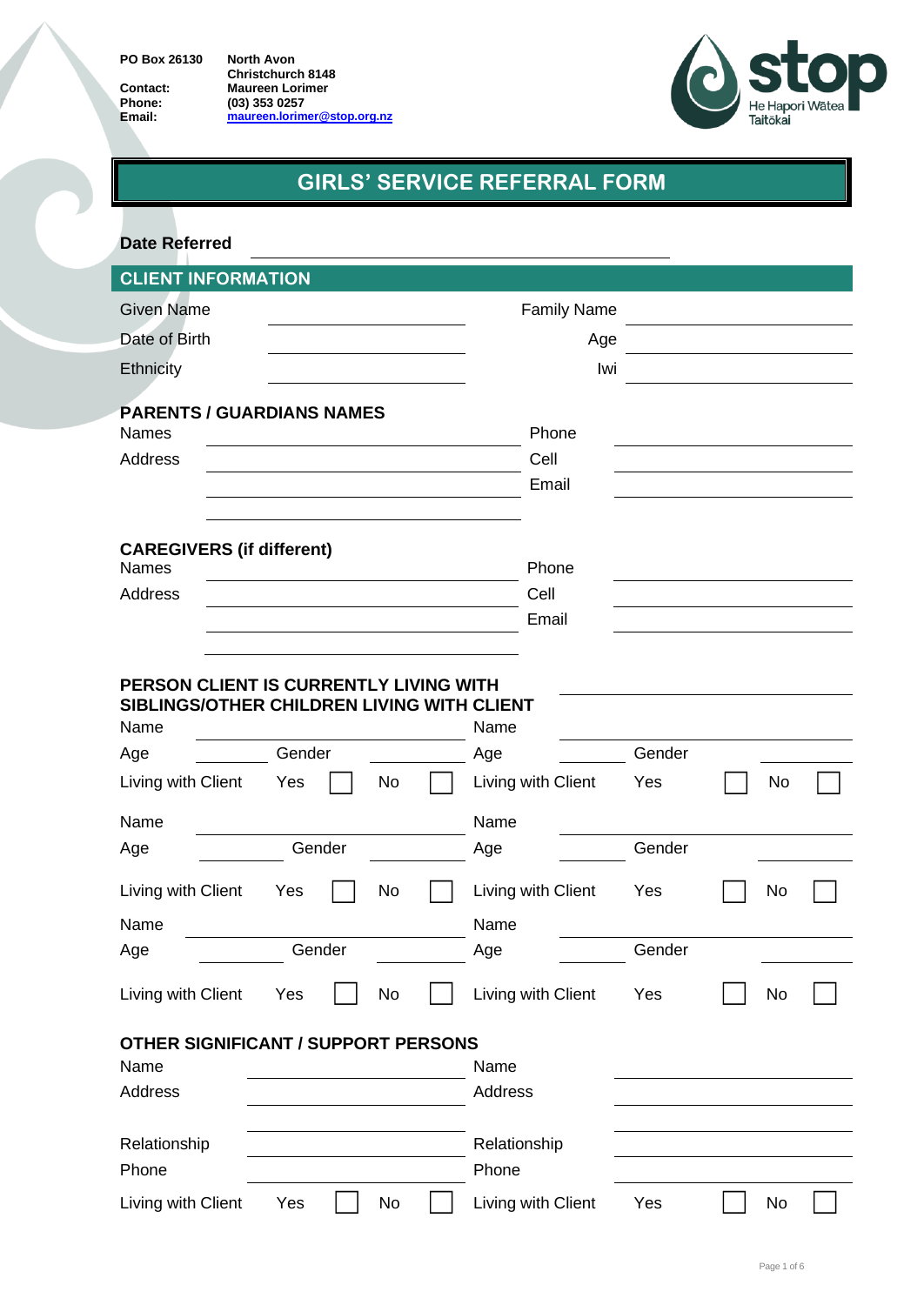| <b>REFERRAL SOURCE</b>       |                            |  |
|------------------------------|----------------------------|--|
| Name                         | <b>Postal Address</b>      |  |
| Agency                       |                            |  |
| Phone                        |                            |  |
| Email:                       | Cell                       |  |
| <b>LEGAL STATUS</b>          |                            |  |
| Youth Justice FGC (Date)     | Youth Court (Date)         |  |
| Care / Protection FGC (Date) | <b>District High Court</b> |  |
| Charge Laid (specify)        |                            |  |

## **BEHAVIOURS & EXPERIENCES**

*Outline history of the following behaviours and experiences* 

#### **Strengths:**

*(What are the young person's strengths?)*

**Harmful Sexual Behaviours:**

*(Include ages and relationships of victims and details / reports of any assessment / treatment services)*

**Concerning Sexual Behaviour:**

**Diagnosis of Psychiatric Disorder:** 

*(e.g. PTSD, ADHD, Depression, Anxiety)*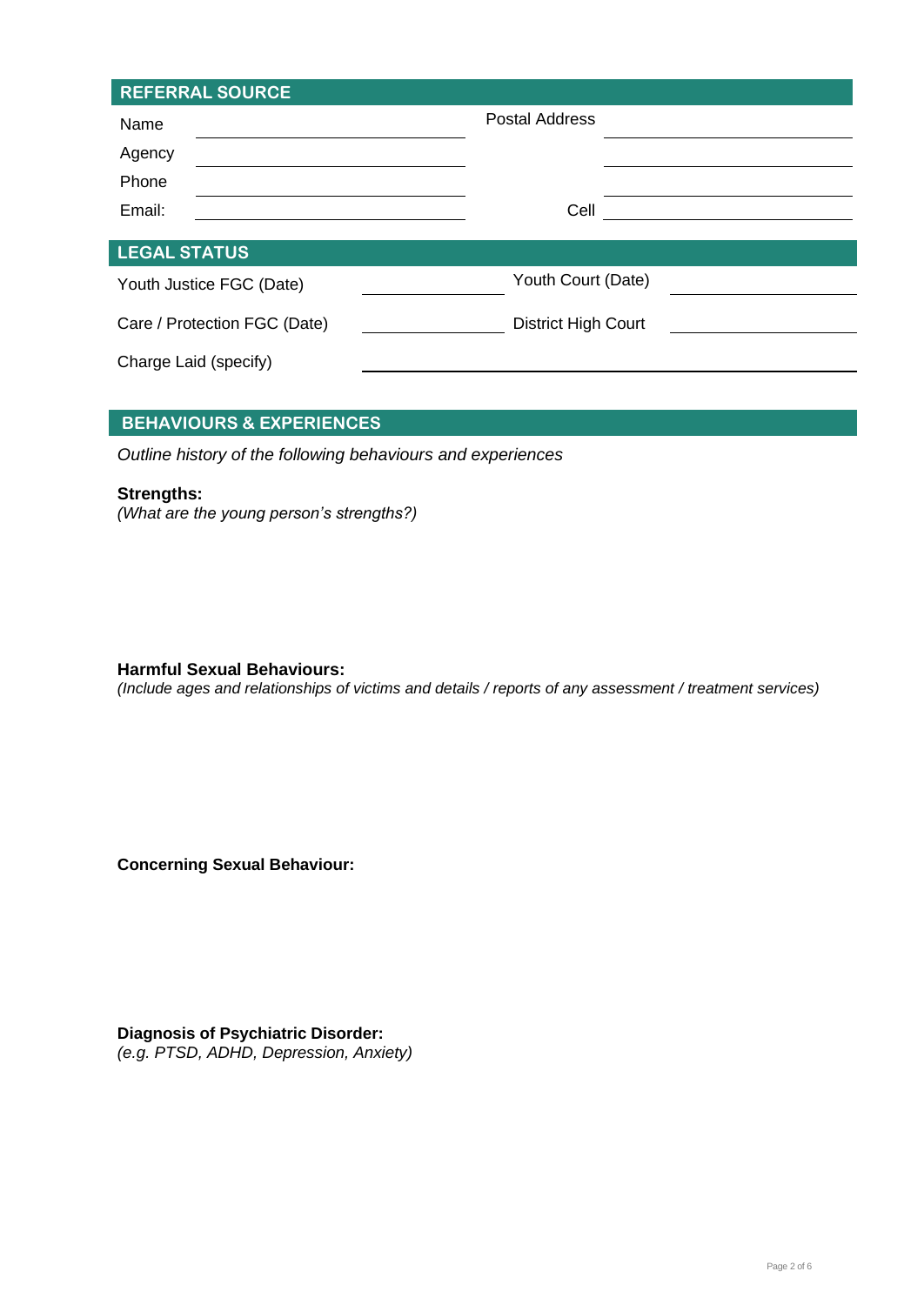**Self harm and / or suicide attempts:**

**History of Trauma:**  *(i.e.: experience of abuse, neglect, witnessing violence or other traumatic event)*

**Violence/Aggression:**

**Alcohol and drug use:**

**Quality of Peer Relationships:**

**Self-Care Skills:**  *(e.g. hygiene, level of independence)*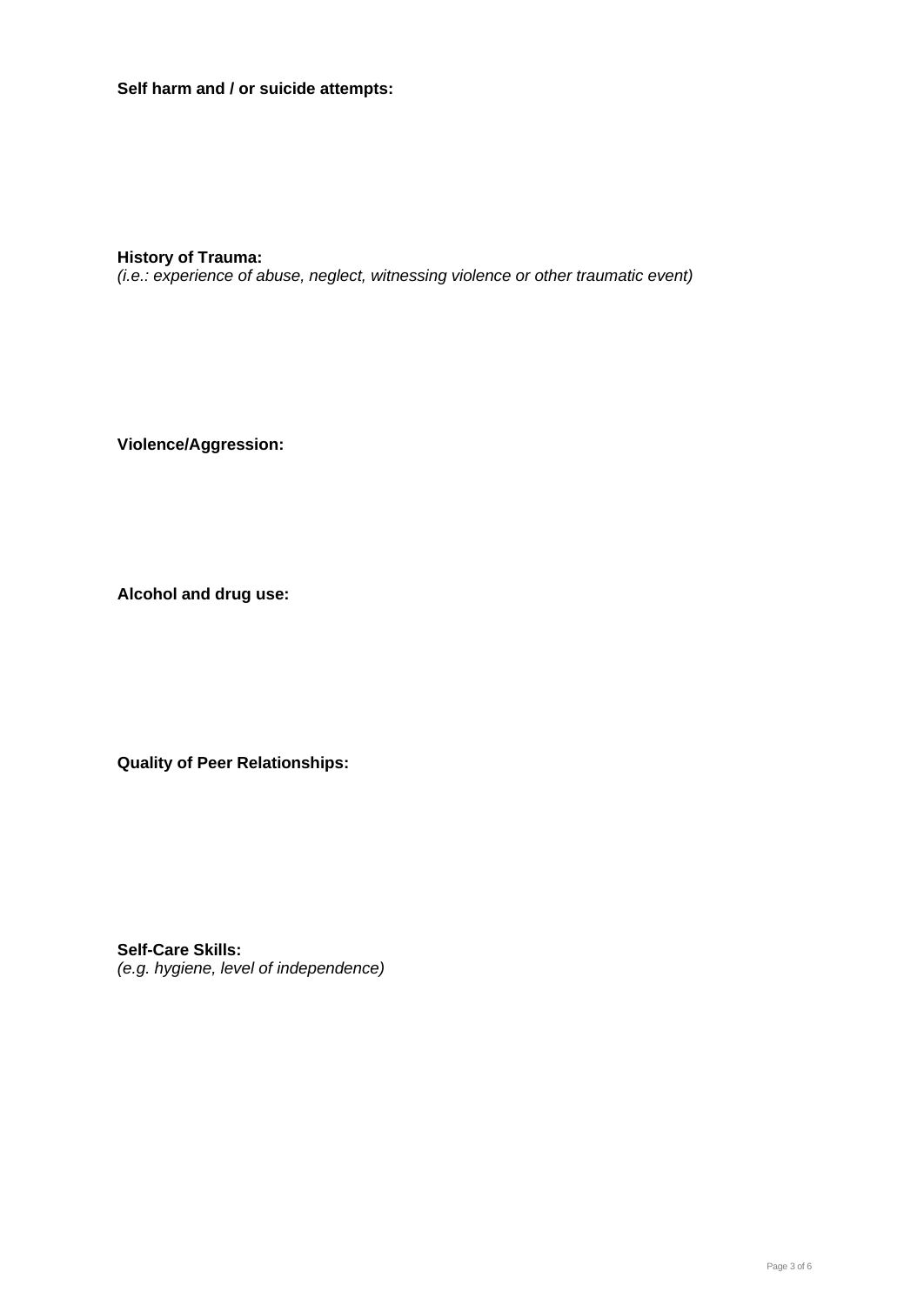**Family / Whanau Information**

*(Include any reports / summaries of Family / Whanau history)* **Quality of relationships of young person with key family / whanau members:**

**History of CYFS / Iwi Social Services involvement with family / whanau:**

**Family / whanau issues pertinent to referral**  *(please include psychiatric, legal and abuse issues):*

**Has any family/whanau member ever been referred to the STOP Adult Service?** *(please provide details):*

**Placement History**

*(including residential, foster care, extended families)*

**Education**

Current School

Contact Person (Role)

Phone/Email

Level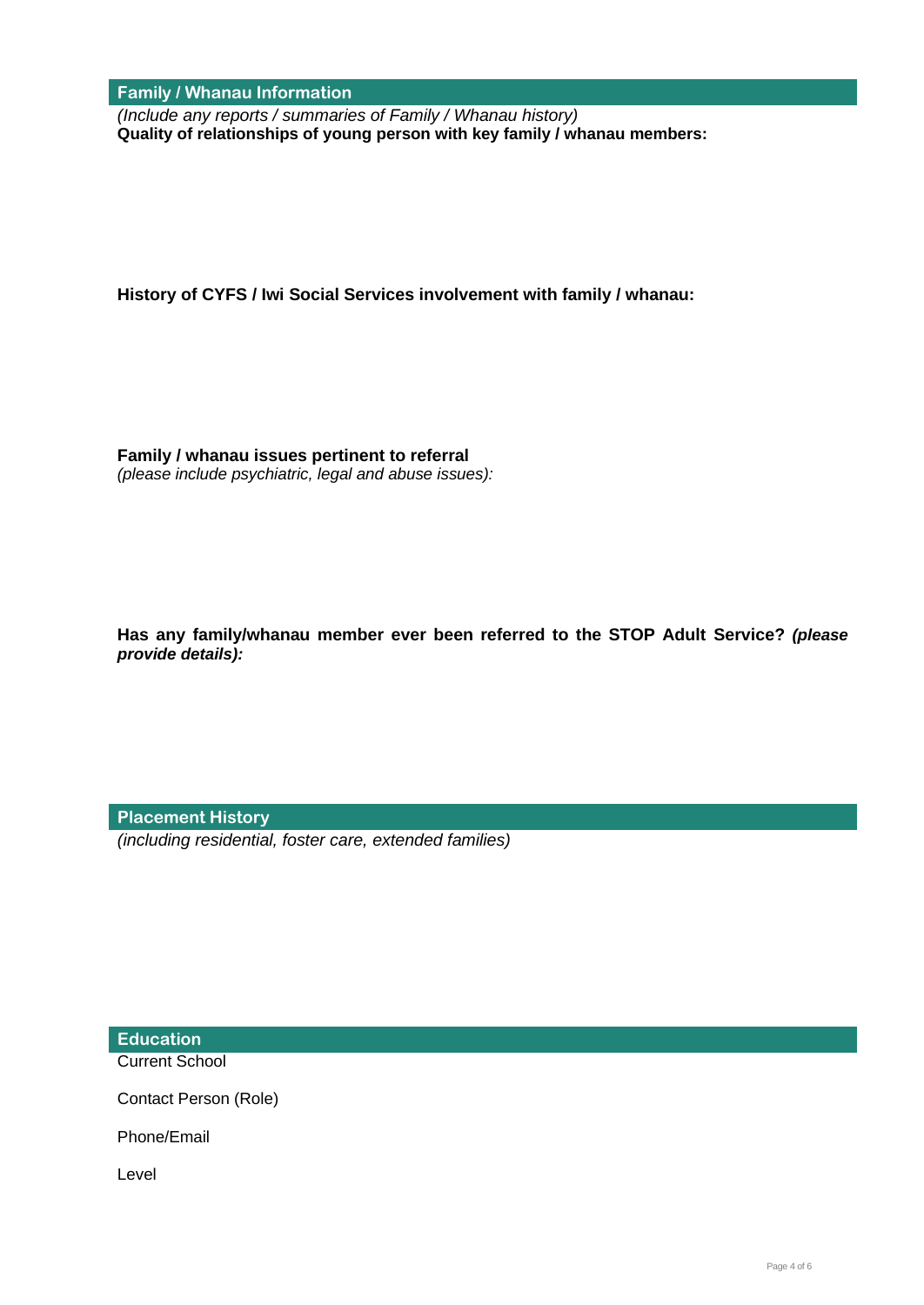**School attendance history, including number of schools attended:**

**History of SES involvement** *(please include copies of reports):*

| Key Contact Person                |  |
|-----------------------------------|--|
| Phone / Email                     |  |
| IQ Assessment Level (if relevant) |  |

## **OTHER AGENCIES INVOLVED**

*(include reasons for referral / date / outcome)*

| <b>Contact Person</b>   |  |
|-------------------------|--|
| Agency                  |  |
| Phone                   |  |
| Reason for referral     |  |
| Date                    |  |
| Outcome (Attach report) |  |

| <b>MEDICAL</b>                     |    |    |  |
|------------------------------------|----|----|--|
| <b>Current GP Name</b>             |    |    |  |
| Address                            |    |    |  |
| Phone / Email                      | P: | E: |  |
| <b>Significant medical history</b> |    |    |  |

*(eg., allergies, asthma, epilepsy, disabilities, specialist reports):*